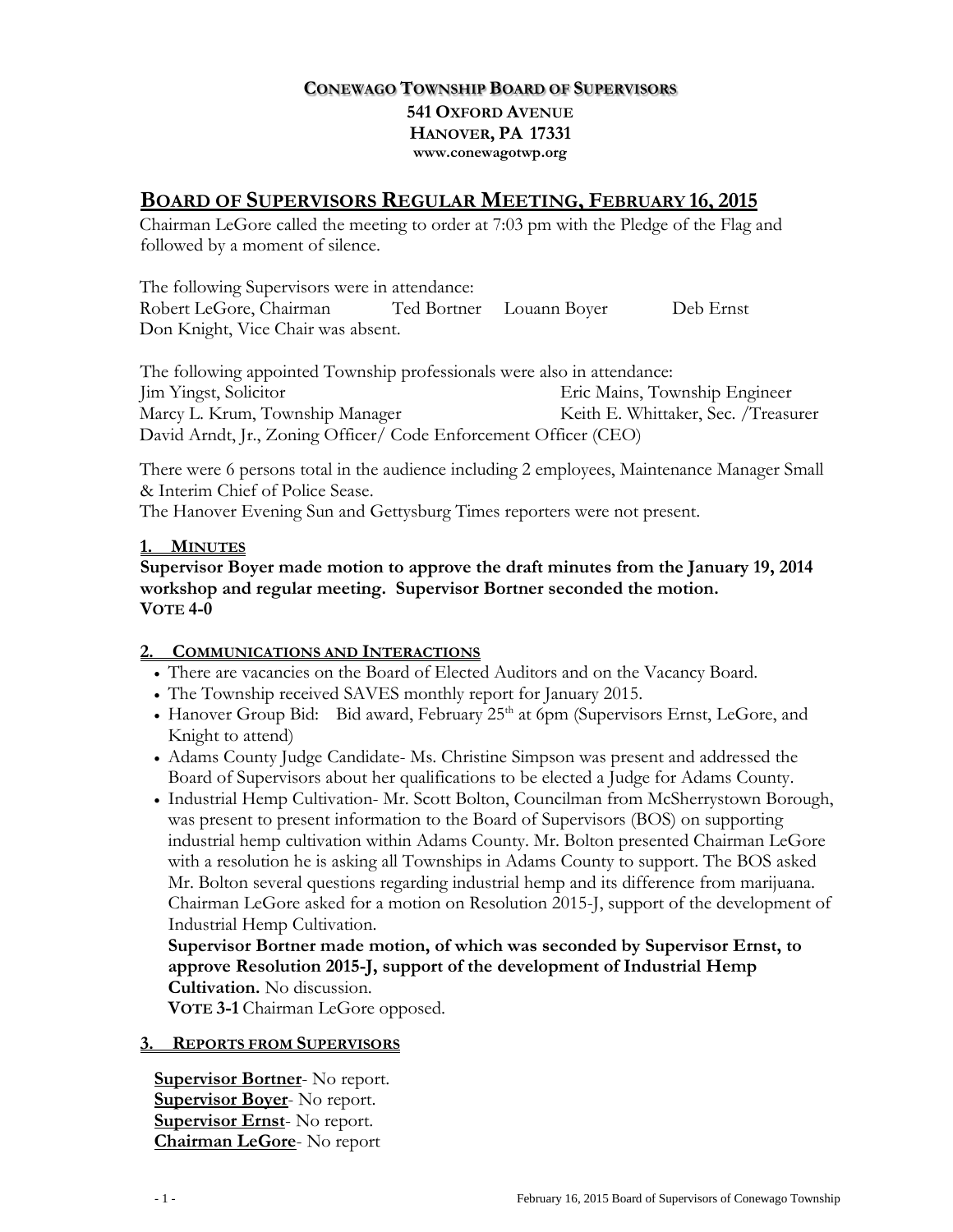### **4. REPORT FROM COMMITTEES**

**Administration (Ernst/Knight)** – Supervisor Ernst advised the BOS the Administrative Committee is recommending changing the Administrative Office hours to 7:30am - 3:30pm, Monday- Friday starting on March 9, 2015 and until that date to have two employees cover the 4pm - 6pm shifts.

**Supervisor Ernst made motion, of which was seconded by Supervisor Bortner, to change the Administrative Office hours to 7:30am - 3:30pm, Monday- Friday starting on March 9, 2015 and until that date to have two employees cover the 4pm - 6pm shifts.** No discussion.

**VOTE 3-1** Supervisor Boyer opposed.

**Public Safety (LeGore/ Bortner)** – Chairman LeGore advised an executive session was held on February6, 2015 at 3pm to review matters involving litigation.

Chairman LeGore called for a motion to ratify the settlement offer between the Conewago Township Board of Supervisors (BOS) and the Police Association dated Feb. 5, 2015 regarding the Light Duty Grievance.

**Supervisor Bortner made motion, of which was seconded by Supervisor LeGore, to ratify the settlement offer between the Conewago Township Board of Supervisors and the Police Association dated Feb. 5, 2015 regarding the Light Duty Grievance.** No discussion.

**VOTE 4-0**

Chairman LeGore called for a motion to ratify the settlement offer between the Conewago Township Board of Supervisors (BOS) and the Police Association dated Feb. 10, 2015 regarding the Administrative Leave & Disciplinary Grievances.

**Supervisor Bortner made motion, of which was seconded by Supervisor Ernst, to ratify the settlement offer between the Conewago Township Board of Supervisors and the Police Association dated Feb. 10, 2015 regarding the Administrative Leave & Disciplinary Grievances.** No discussion. **VOTE 4-0**

Chairman LeGore called for a motion for Resolution 2015-H which would share Emergency Management Coordinators (EMC) with McSherrystown Borough in the event that Conewago Township's EMC was unavailable.

**Supervisor Bortner made motion, of which was seconded by Supervisor Boyer, to adopt Resolution 2015-H, sharing Emergency Management Coordinators with McSherrystown Borough.** No discussion. **VOTE 4-0**

**Agricultural Preservation (Bortner/Knight)** – No report.

**Roads (Bortner/Knight)** –Supervisor Bortner requested the Board of Supervisors approve a memo of understanding with the United Steel Workers (USW) for the removal of an employee from probationary status effective February 18, 2015.

**Supervisor Bortner made motion, of which was seconded by Supervisor LeGore, to approve a memo of understanding with the United Steel Workers (USW) for the removal of an employee from probationary status effective February 18, 2015.** No discussion.

**VOTE 4-0**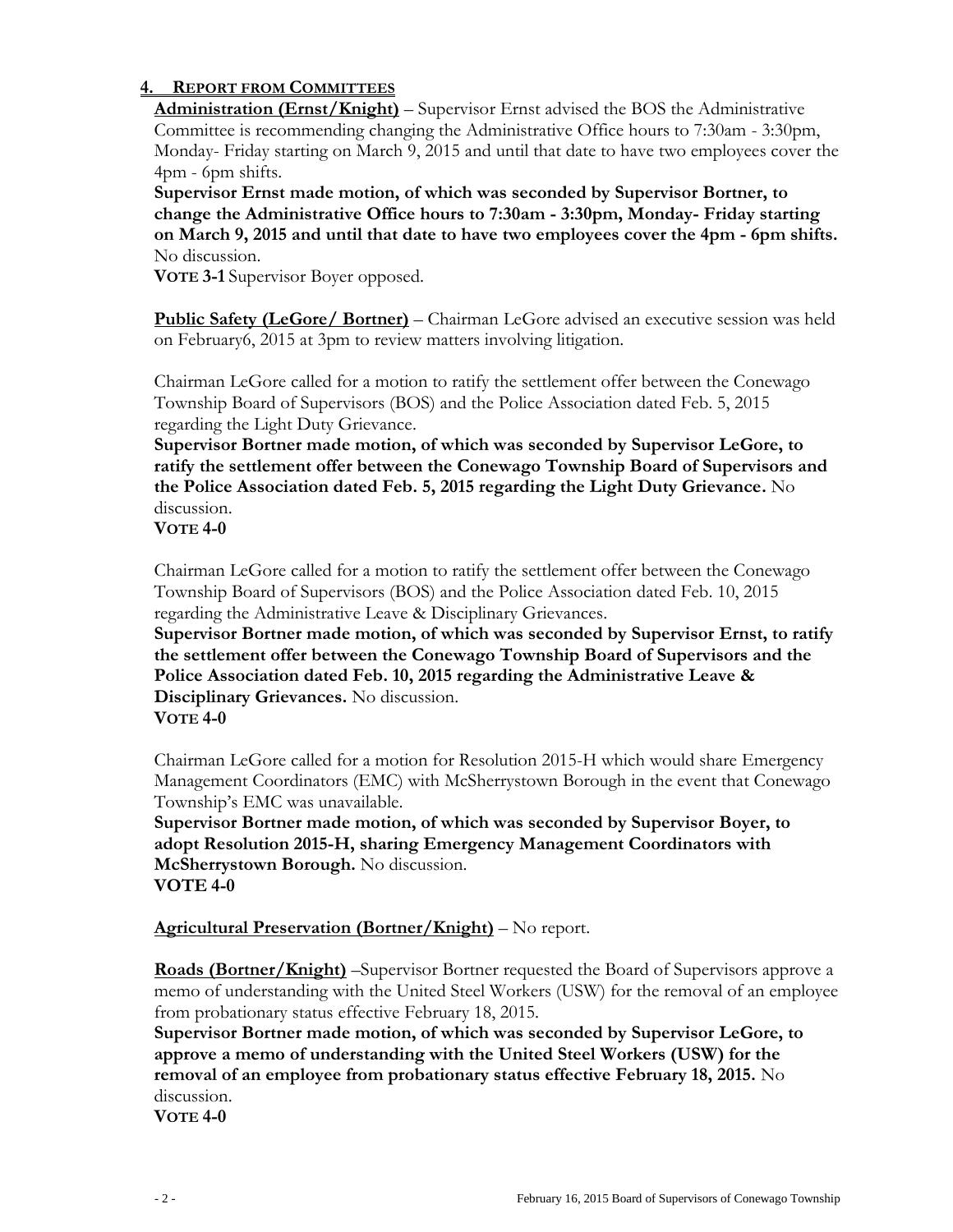**Recreation (Knight/Ernst)** –Supervisor Ernst advised the BOS of a recent meeting of the Recreation Committee and neighboring municipalities in which several were invited. Hanover Borough and McSherrystown Borough attended. A meeting is scheduled for Wednesday to finalize a study committee. Supervisor Ernst advised the Township has been offered 4 acres of land from the Preserves and is requesting authorization from the BOS to authorize the Recreation Committee to enter into conversations regarding the land offer.

**Supervisor Boyer made motion, of which was seconded by Supervisor Bortner, to authorize the Recreation Committee to enter into conversations regarding the land offer.** No discussion.

**VOTE 4-0**

## **5. REPORT FROM SECRETARY-TREASURER**

**Supervisor Bortner made motion, of which was seconded by Supervisor Boyer, to approve the Treasurer Report as presented.** No discussion. **VOTE 4-0**

The Secretary/Treasurer advised the BOS the unemployment trust agreement with Pennsylvania State Association of Township Supervisors (PSATS) is up for renewal. The PSATS UC agreement has been revised administratively (no changes effecting the Township) and the Township needs to formally adopt it by ordinance. The Secretary/ Treasurer is requesting authorization to advertise the ordinance for adoption at the March BOS meeting. Secretary/ Treasurer Whittaker advised Solicitor Wagner reviewed the agreement, ordinance, and advertisement and recommended the Board proceed.

**Supervisor Boyer made motion, of which was seconded by Supervisor Bortner, to authorize the advertisement of the Ordinance adopting the PSATS UC trust agreement.** Discussion: Chairman LeGore advised Solicitor Wagner was the Solicitor of record when this came in this morning prior to the Township receiving his resignation. **VOTE 4-0**

### **6. PUBLIC COMMENT**

None.

### **7. REPORTS FROM DEPARTMENTS**

### **Police Chief**

- The Chief's monthly report was in the Supervisor packet for review.
- Chief Sease requested a motion to adopt a "temporary light duty assignment" into the Police Department standard operating procedures.

**Supervisor Boyer made motion, of which was seconded by Supervisor Bortner, to adopt a "temporary light duty assignment" into the Police Department standard operating procedures.** No discussion.

**VOTE 3-0** (Supervisor Ernst had excused herself from the room thus not voting)

- Chief Sease advised the BOS his MPOTEC training is scheduled for February 25, 2015.
- Chief Sease advised the BOS the amortization schedule for the assets of the department is in process.
- Chief Sease is requesting ratification of his action of approving a 5K road race to be held on Saturday, March 28, 2015. Chief Sease advised the BOS of a meeting with SAVES on February 26, 2015 to create an emergency action plan (EAP) for the event.

**Supervisor Boyer made motion, of which was seconded by Supervisor Bortner, to ratify the action of Chief Sease approving the 5K road race on Saturday, March 28, 2015.** No discussion.

**VOTE 3-0** (Supervisor Ernst had excused herself from the room thus not voting)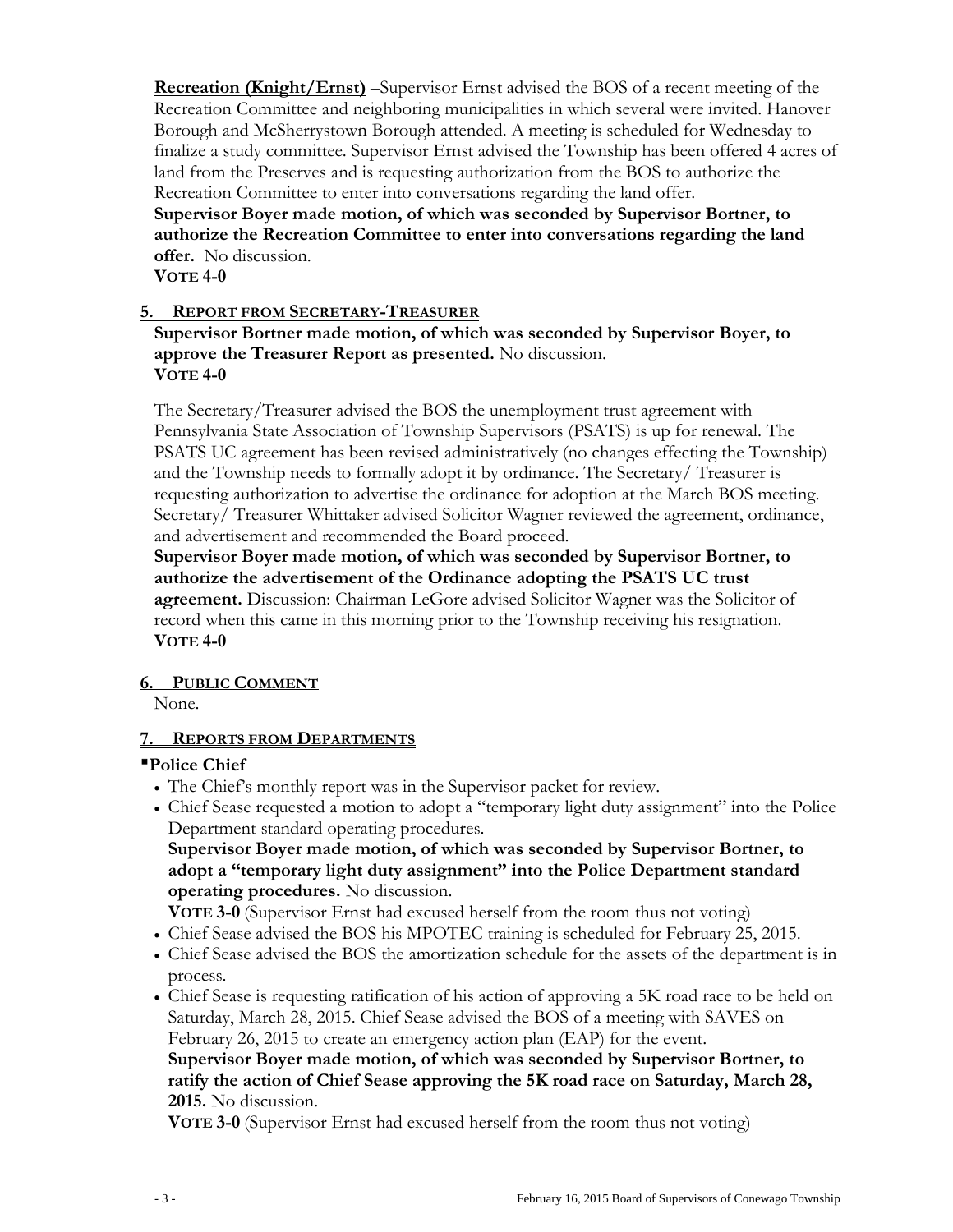Chapter 145 (Vehicle & Traffic) amendment- Chief Sease deferred comments to CEO Arndt. CEO Arndt advised he is going to be working with Solicitor Yingst to take out the fees in the ordinance and establishing them by resolution to save the costs of amending an ordinance. Mgr. Krūm asked the BOS for authorization to advertise the change of the ordinance in the event Solicitor Yingst and CEO Arndt get the amendment completed before the next BOS meeting.

# **Supervisor Bortner made motion, of which was seconded by Supervisor Boyer, to authorize the Code Enforcement Officer to work with the Solicitor to advertise for the change of the ordinance.** No discussion.

**VOTE 3-0** (Supervisor Ernst had excused herself from the room thus not voting)

## **Township Solicitor Yingst**

 Solicitor Yingst thanked the BOS for the appointment and looks forward to working with the BOS and staff.

## **Township Manager Krūm**

- The maintenance activity log book was provided to the BOS for their review.
- Mgr. Krūm requested the BOS approve an un-budgeted amount up to \$4,000 for re-keying the buildings, offices, and installing a Knox box for SAVES to gain entrance in an after hours' emergency situation. Mgr. Krūm suggested for additional security, two of three individuals have authority to go to the locksmith and show their identification to get a duplicate key.

**Supervisor Bortner made motion, of which was seconded by Supervisor Ernst, to authorize the unbudgeted expenditure from the general fund up to \$4,000 for the purpose of re-keying the offices, buildings, and installing a Knox Box; to adopt the security requirement that two of the three following individuals have authority to go to the locksmith and show their identification to get a duplicate key: Marcy Krūm, Barry Sease, and Keith Whittaker.** No discussion. **VOTE 4-0**

# **Township Engineer**

- Eng. Mains presented his monthly Municipal Engineer's Report dated December 15, 2014.
- Providence Drive- Eng. Mains advised the BOS the draft bid documents for the Providence Drive project of the PIB loan is complete and will be left for the Township to review. Eng. Mains is requesting authorization from the BOS to advertise the bid documents once approved by the Township staff.

**Supervisor Bortner made motion, of which was seconded by Supervisor Boyer, to authorize Eng. Mains to advertise the bid packet for Providence Drive after approval from the Township staff.** No discussion. **VOTE 4-0**

- MS4 software- FYI- Eng. Mains advised Buchart Horn is looking into software for managing the paperwork for MS4 permitting. Supervisor Bortner asked if he expected to have a cost for the Township prior to budget cycle. A June  $30<sup>th</sup>$  deadline was given to Eng. Mains by Road Committee member, Supervisor Bortner.
- American Concrete Pavement Association- Eng. Mains advised he will be presenting the Townships RCC project (Peanut Drive) before the association
- Bond Review- Eng. Mains advised the review is completed and the only one that stands out is the Villas of Cattail. Eng. Mains advised there is not really any issue due to the pending request for dedication of the streets this spring by the developer.
- Ram Drive truck parking- Eng. Mains advised he was asked to look at the issue and found in the vehicle code section 2-12.14 an ability to regulate the ability to park trailers in the roadway based on an environmental concern. CEO Arndt will follow up with the business owners to express the Township's concerns and to seek resolution regarding the issue.